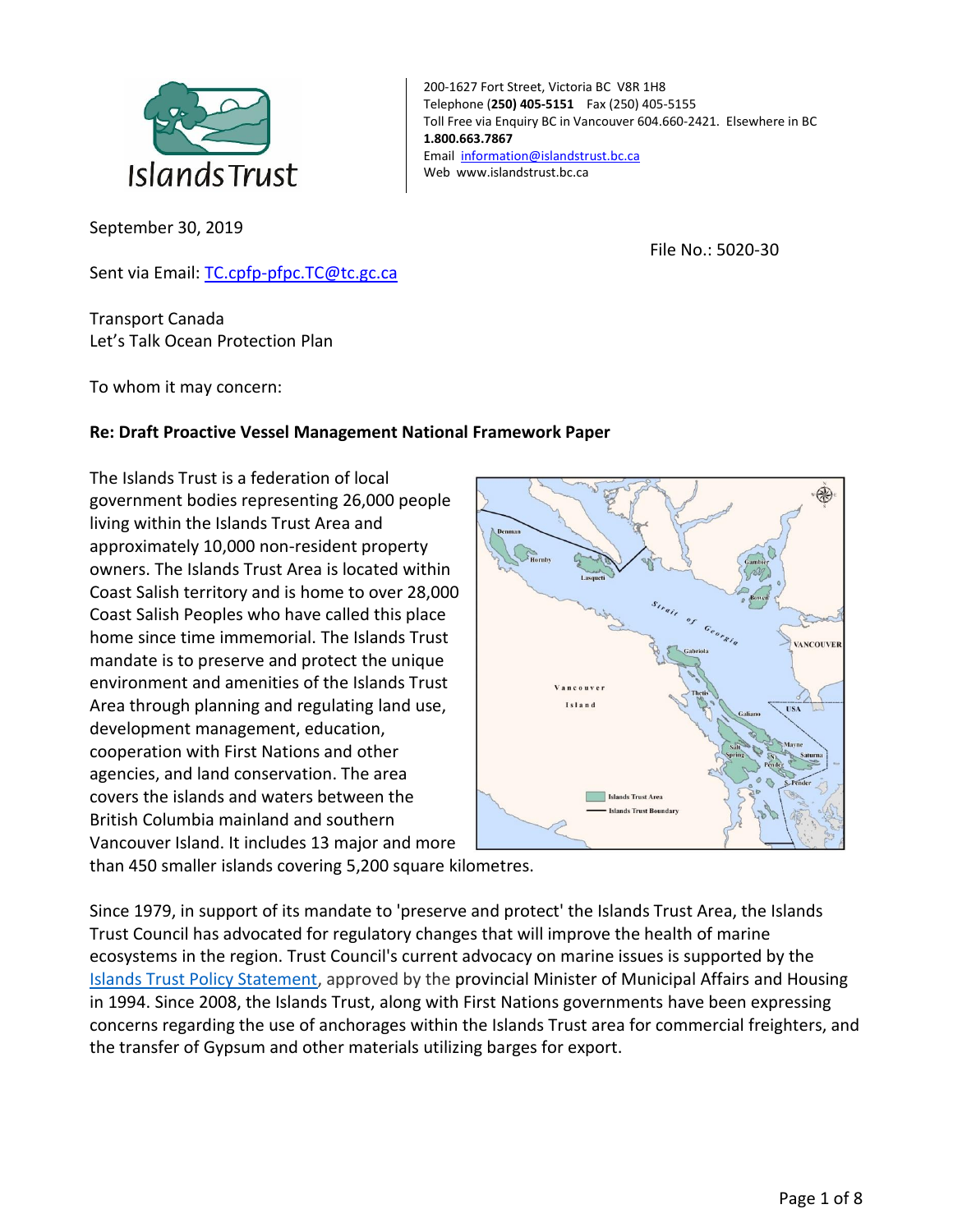Over the past 10 years, the number of coal, grain and break bulk cargo ships anchoring in the Gulf Islands region while waiting to access the Port of Vancouver has increased dramatically. Community members, First Nations communities, and visitors are concerned about the increased number of vessels, the increasing size of these vessels and the longer periods of time that ships spend at anchor.

The Islands Trust Area is home to an extraordinary diversity of marine life and is among the most productive marine ecosystems in the world. Life is busy and colourful above and beneath the waves. The Salish Sea's marine waters support diverse species such as bald eagles, oystercatchers, loons, cormorants, grebes, gulls and ducks, anemones, sea urchins, sand dollars, crabs, sea stars, octopus, seals, river otters, whales, porpoises and sea lions - to name but a few of the 2000 species. Not only do marine resources support local economies and diets; they are an ongoing source of wonder, as well as a traditional gathering area and traditional food source for First Nations. The area is critical to the survival of southern resident killer whales, humpback and gray whales, and is critical habitat for salmon, rockfish, and herring. Despite efforts by local communities and First Nation members to reduce environmental footprints on the marine environment and land base, we see the impacts of climate change and habitat loss deepen continuously as each year passes. First Nations have expressed to us their inability to practice their life ways and traditional practices due to the impacts and intrusion of these vessels.

The *Proactive Vessel Management National Framework Paper* provides guidance for a **[Proactive](https://www.tc.gc.ca/en/services/marine/navigation-marine-conditions/proactive-vessel-management.html)  [Vessel Management](https://www.tc.gc.ca/en/services/marine/navigation-marine-conditions/proactive-vessel-management.html)** approach in local waterways to address vessel traffic issues cooperatively with consensus-based decisions. The framework also promotes a renewed relationship with Indigenous partners through collaboration based on respect, cooperation and the recognition of rights. Islands Trust Council recognizes these rights and formalized this in the passing of a Reconciliation Declaration in March 2019.

We support the proposed collaborative approach that Transport Canada is leading to address vessel traffic issues in local waterways to reduce the impacts of shipping. For years, we have been impressed by the outcomes of the Puget Sound Harbor Safety Committee and we are hopeful that Canada could move in a similar direction.

We are hopeful that the proactive vessel management initiative will result in solutions by creating opportunities for dialogue that reduces conflicts from major vessel operations (e.g. speeds, routes, and use of anchorages) and acute/chronic impacts to coastal communities (e.g. waves, lights, noises, and avoidances).

We are also hopeful that the proactive vessel management initiative will address the cumulative ecological affects of shipping activities within the Islands Trust Area (e.g. underwater acoustical noise, air emission, shore erosion, and anchor drag). These chronic impacts can have long incubation periods - often measured in decades.

Islands Trust Area communities face fear and concern about the future of the Salish Sea; they face frustration regarding concerns related to anchorages in sensitive ecosystems and in upland rural locations with anchorages nearby; they face concerns regarding habitat degradation and loss due to anchorages within sensitive ecosystems; and they worry about threats to species at risk such as the resident orcas, humpback and grey whales, and salmon.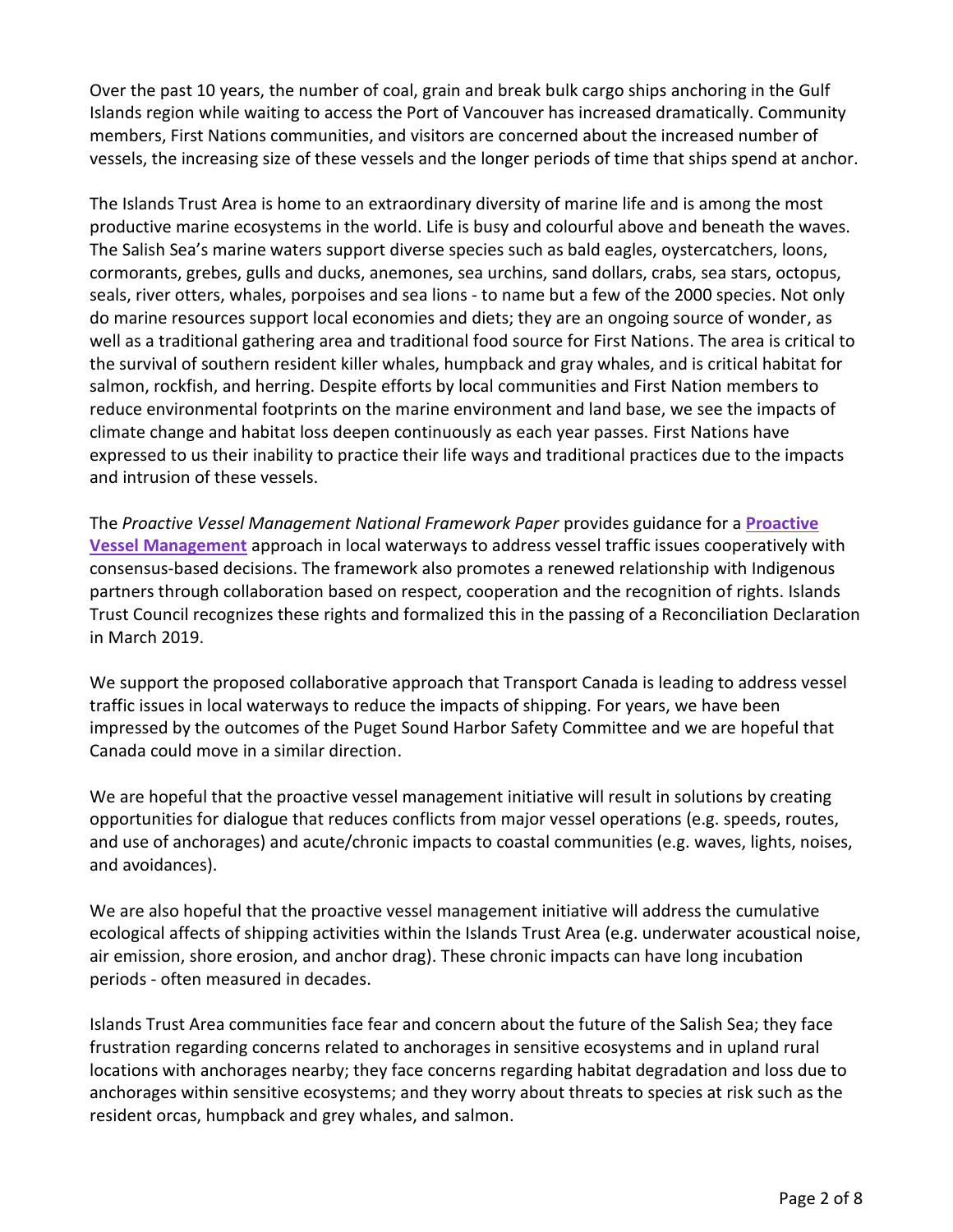#### **The context for Proactive Vessel Management**

It is our understanding that while proactive vessel management will not address international conventions for major (sea-going) vessels under the *International Maritime Organization*, and will not directly apply to major coastal project investments and initiatives that can change vessel traffic types, volumes, and routes (*e.g.,* port expansions, new and expanded terminals), it is intended to:

- 1. Result in regional proactive vessel management findings that when applicable will be used as evidence in federal and provincial impact assessments.
- 2. Foster meaningful outcomes on major vessel traffic routes, speeds, and anchoring to protect the social, cultural, ecological, and commercial values and interests within the Islands Trust Area.
- 3. Promote a meaningful dialogue with and influence on the shipping industry and their federal regulatory agencies.
- 4. Be inclusive of First Nations, local governments, and Islands Trust as government bodies.

Proactive Vessel Management is an ocean management decision-making process so must embrace sustainable development, integrated management, and precautionary approach.

Transport Canada's proactive vessel management discussion and framework papers provides a list of the types of vessel induced impacts on coastal users. However, we would have preferred more acknowledgement of the fact that while shipping operations are "transient" as a vessel passes through a region or anchorage, residents are having to endure repeated vessel intrusions and resulting cumulative effects. The factors we hear about most from residents are concerns with a vessel's wake when in transit, its cargo lights and noise when at anchor (e.g. idling engine, foghorns, and anchor rattle) that directly impacts upland rural locations and marine habitat, and on-water avoidance /interference with recreational and fishing boats, and the fear of pollution and its impacts to sensitive eco-systems. Mitigation of habitat degradation and cumulative impacts due to anchoring in sensitive ecosystems is crucial to protect species at risk, such as the Southern Resident Killer Whales, humpback and grey whales, as they struggle to co-exist within the Salish Sea.

There should be greater recognition that vessel operational impacts can act cumulatively with each other to have direct impacts on shorelines, marine life, tourism, and community well-being. To scientifically document and assess cumulative vessel impacts requires extensive geo-spatial data analysis of vessel routes, types and durations through specified, vulnerable/ sensitive locales. This is especially important given the Object of the Islands Trust Area to be preserved and protected for all Canadians.

The Islands Trust Council has taken action on these concerns via advocacy and convening of meetings for more than a decade; however it would appear that responses from federal agencies and the shipping industry has been slow and limited. The proactive vessel management initiative offers an opportunity for meaningful change and an ongoing consultation process. We are hopeful that recommendations forthcoming from proactive vessel management findings will be genuinely addressed by federal agencies and the shipping industry in Canada, since they are in processes that have been developed in the United States.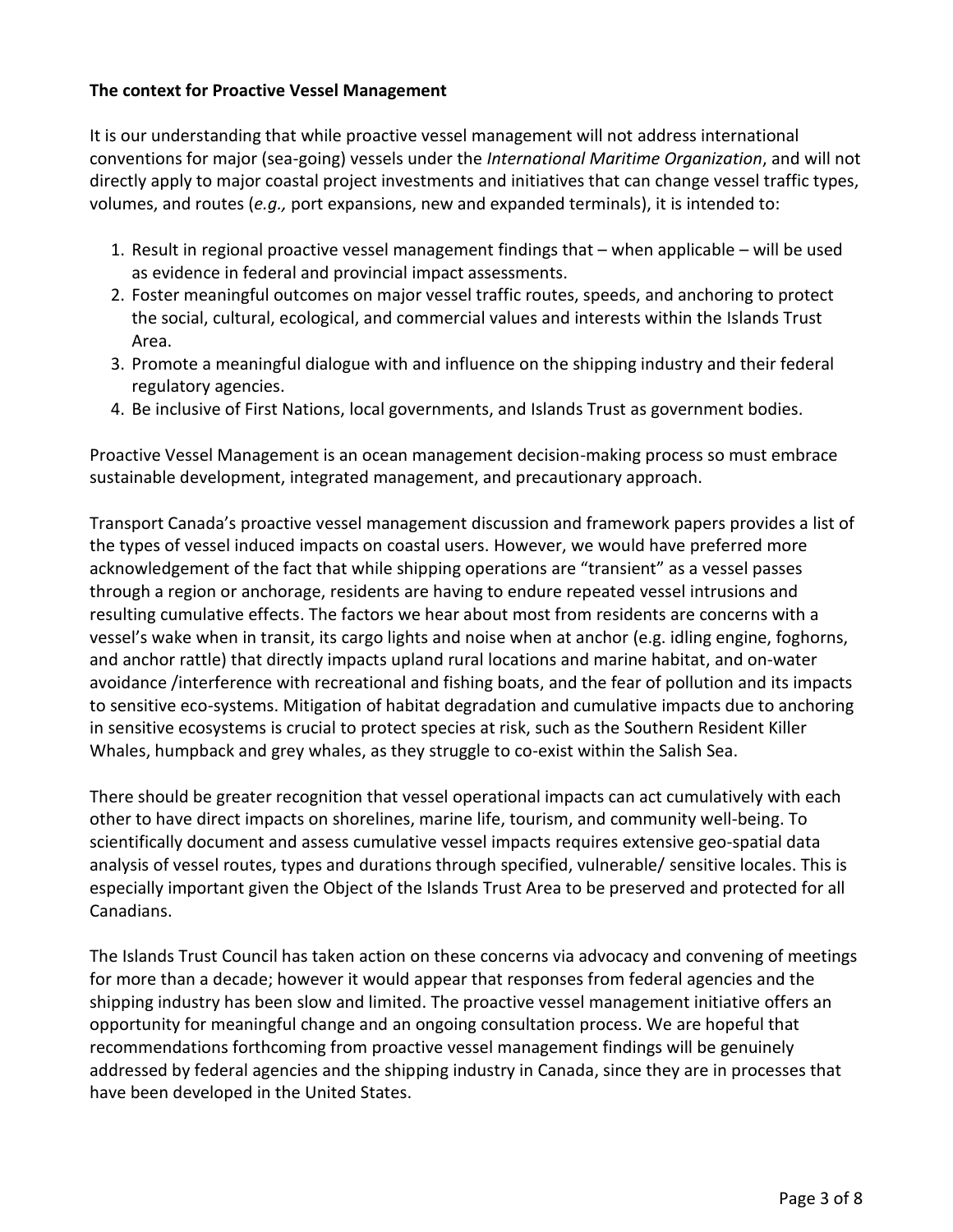## **General Comments and Expectations on Proactive Vessel Management National Framework**

The proactive vessel management initiative is a progressive step toward harmonizing the larger national interest for shipping with that of regional coastal concerns and needs. The framework as described in the proactive vessel management discussion and national framework papers is enlightening. Its principles are well thought out. Nevertheless, Islands Trust Council's expectations include:

- Proactive vessel management dialogue needs to be viewed as government-to-government amongst federal, provincial, local governments and First Nations.
- Collaboration is not a one-way explanation of how important shipping is to Canada and that the industry has a social licence not to be interfered with.
- Proactive vessel management forum and processes need to be a long-term, permanent endeavour with sustainable funding, including funding for research and attending meetings.
- Records of meetings should be transparent and open to public observations.
- Suggested changes to shipping activities should be posted and tracked to show progress.
- Regional studies and surveys are determined and designed collaboratively such as measuring shore erosion, sea-bed anchor drag impacts, level of public and habitat nuisance from sound, light, wakes, *etc*. - to support evidence-based decisions and foster community buy-in to results and improvements.
- Effort to leverage technologies to improve marine information awareness to track, record, and assess coastal impacts to communities and ecologies such as the OPP's *[Maritime](https://www.tc.gc.ca/en/services/marine/navigation-marine-conditions/enhanced-maritime-situational-awareness-initiative-pilot-projects.html)  [Awareness Information System](https://www.tc.gc.ca/en/services/marine/navigation-marine-conditions/enhanced-maritime-situational-awareness-initiative-pilot-projects.html)*.
- Boundaries for proactive vessel management oversight based on the rationalization and harmonization of local government boundaries - such as that of Islands Trust Area- and First Nation treaty and traditional territories therein.
- Public outreach and participation should be part of the proactive vessel management process.
- Recognition that Canada (and the Islands Trust Area) shares an international boundary with the United States (San Juan County) that includes similar vessel traffic volumes and types and hence operational and cumulative impacts.

## **Proactive Vessel Management Governance Matters for Consideration**

#### *First Nations:*

The Islands Trust Area is situated within the treaty and traditional territories of the Coast Salish Peoples and sits at the center of the many gathering places and village sites of these strong and vibrant [First Nations.](http://www.islandstrust.bc.ca/islands/other-jurisdictions/useful-links/) Reserve areas and traditional resource gathering areas for food fisheries and harvesting are being directly impacted with resulting cumulative effects impacting the well-being and inherent rights of Indigenous Peoples.

Since 2015, Islands Trust has committed to implementing policies and principles guided by the *[Islands](http://www.islandstrust.bc.ca/media/342128/firstnationsengagementprinciples.pdf)  [Trust First Nations Engagement Principles Policy](http://www.islandstrust.bc.ca/media/342128/firstnationsengagementprinciples.pdf)* as well as the Islands Trust Reconciliation Declaration, and the Reconciliation Action Plan 2019-2022. Islands Trust is committed to Reconciliation and the implementation of the United Nations Declaration on the Rights of Indigenous Peoples, and the Truth and Reconciliation Commission's Calls to Action. Islands Trust Council sees First Nations as an integral part of the proactive vessel management initiative as a government body.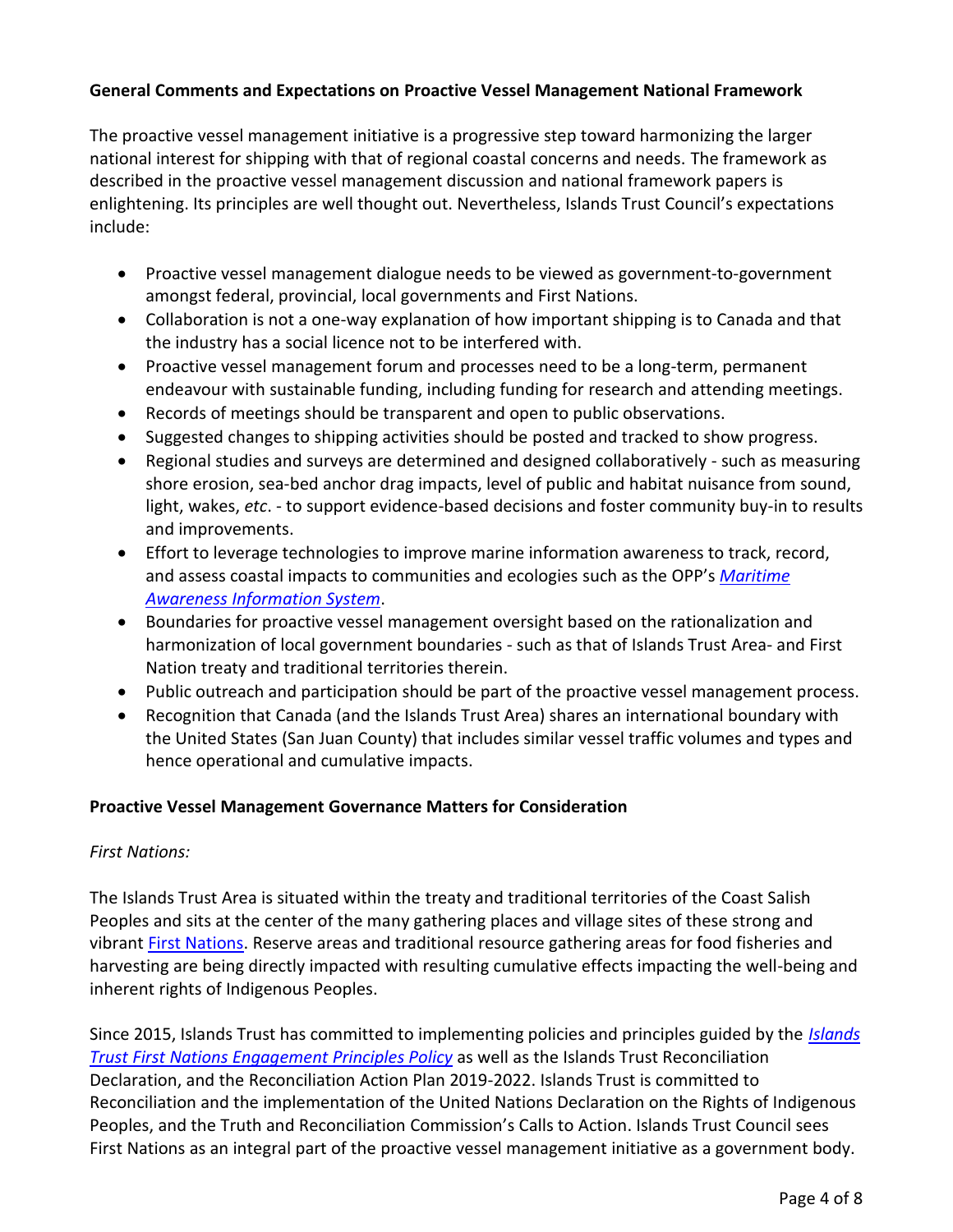#### *Islands Trust Council:*

The elected Islands Trust Council is contemplating taking on a secretariat role for coordinating bodies in the Salish Sea. The Islands Trust Council has a well-established "governance" structure established under the *Islands Trust Act*. It is a unique federation of local government bodies with a legislated mandate to preserve and protect the region in cooperation with others.



#### *Special Relationship with State of Washington San Juan County:*

The Islands Trust has a special relationship with San Juan County, a local government, in the State of Washington as it also shares similar vessel management issues and risks. The San Juan County Council is the legislative body whose duties include land use and resource management planning and regulations. As such, Islands Trust sees San Juan County as having a role in the proactive vessel management initiative as a non-voting representative.

## *Working Collaboratively and Effectively with other Proactive Vessel Management Oversight Groups:*

The Islands Trust Council cooperates with other coastal jurisdictions, associations, and groups along the BC Coast. It learns from their experiences in coastal protection and management, and seeks synergies in coastal management initiatives. We see the proactive vessel management initiative as an opportunity for coast-wide collaboration and information sharing and therefore suggest a Provincial Proactive Vessel Management Secretariat is established in British Columbia to support regional proactive vessel management committees/councils. The Proactive Vessel Management Secretariat would be tasked:

- To be a clearing house on studies undertaken, findings, implementation and results;
- To coordinate proactive vessel management workshops that include managing travel budgets;
- To arrange for technical experts on shipping and impact mitigation;
- To fulfill requests for geospatial data analysis;
- To management of a proactive vessel management website, newsletters, etc.; and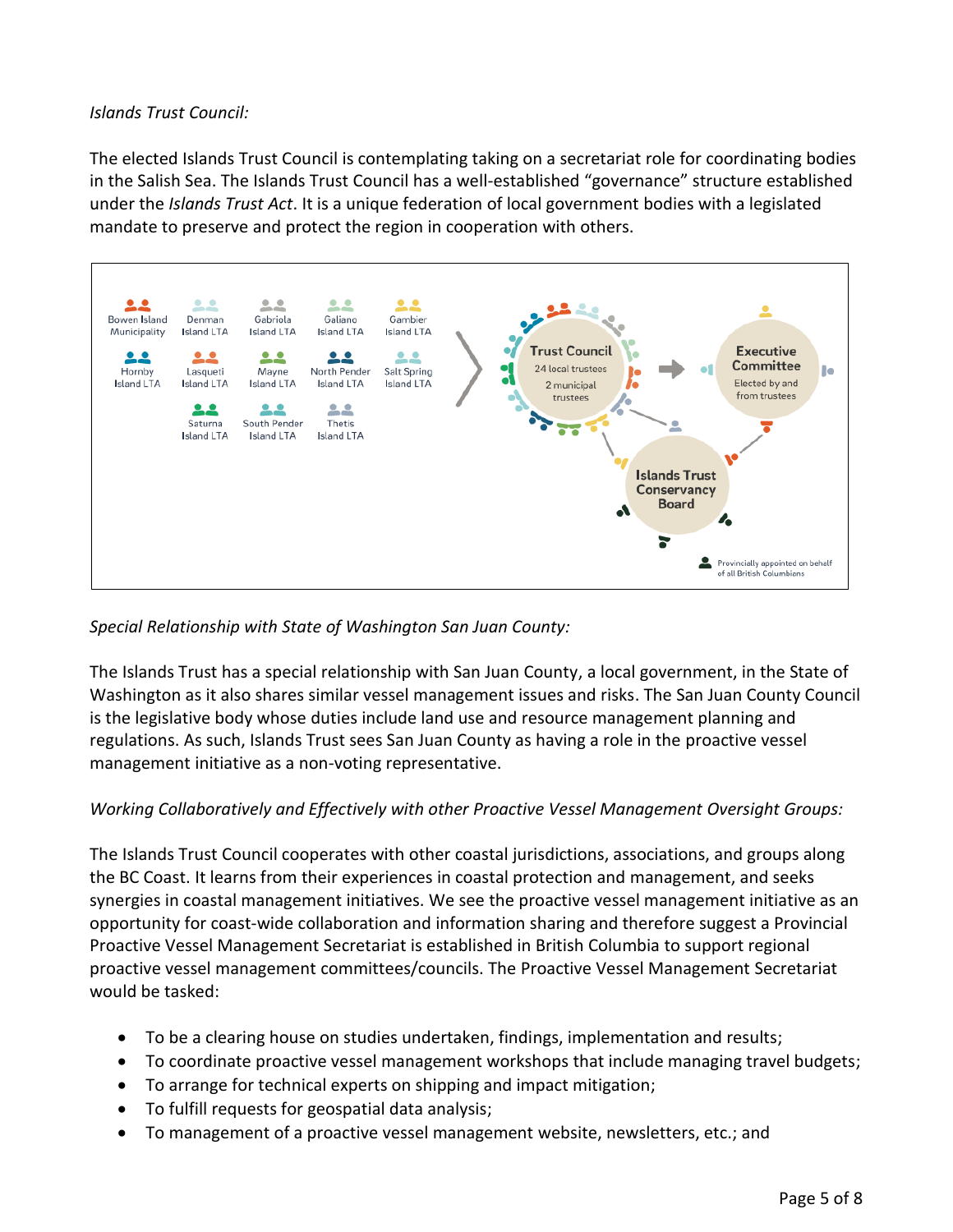To provide a budget to encourage travel provincially, nationally and internationally for proactive vessel management initiatives.

The Proactive Vessel Management Secretariat would not have a governance role, nor vet the findings of regional proactive vessel management committees/councils – it would only be a service/coordination provider.

#### **Expected Services and Resources for Regional Proactive Vessel Management**

To be a sustainable, regional proactive vessel management initiative, supported by the following services and resources:

- Travel budget for members to take part in meetings, workshops, and demonstrations;
- Research budget for geospatial data analysis and public outreach;
- Provision of technical expertise on proactive vessel management related matters; and
- Budget administration and salary administrator, respectively.

#### **Other Proactive Vessel Management Committees to Model Terms of Reference**

The Proactive Vessel Management Framework's *Appendix 1 – Case Studies* provides a good starting point on developing specific terms of reference for Canada's Proactive Vessel Management committees/councils in structure, process and outcomes. The two US West coast committees are the more valuable and relevant to BC as they share much of the same vessel traffic, coastal environments and concerns (*Puget Sound Harbor Safety Committee*, *Aleutian Islands Waterway Safety Committee*).

## **Responses to the three discussion questions posted on the consultation website, based on the above context:**

# *Question 1: Does the Draft National Proactive Vessel Management framework provide enough guidance to manage local waterway traffic?*

Yes, the National PCM framework provides adequate goals, vision, context, intent, and principles to guide in the development of regionally-based proactive vessel management councils/committees, but not to the point of drafting actual terms-of-reference for a regional proactive vessel management committee/council *per se.* Exploring these more detailed questions will be required:

- What will be the harmonized, regional proactive vessel management's boundaries;
- What constitutes "representation" (voting member) in a proactive vessel management committee/council;
- What length of term should there be for a member on a committee/council;
- What will be the supporting charter, governance documents/agreements;
- Who will be non-voting members;
- What are the expected deliverables and the "standards of care"/ "best practices" for coastal protection;
- What constitutes *ad-hoc* committees and special studies;
- What sustainable funds will be allocated for hiring a regional proactive vessel management coordinator;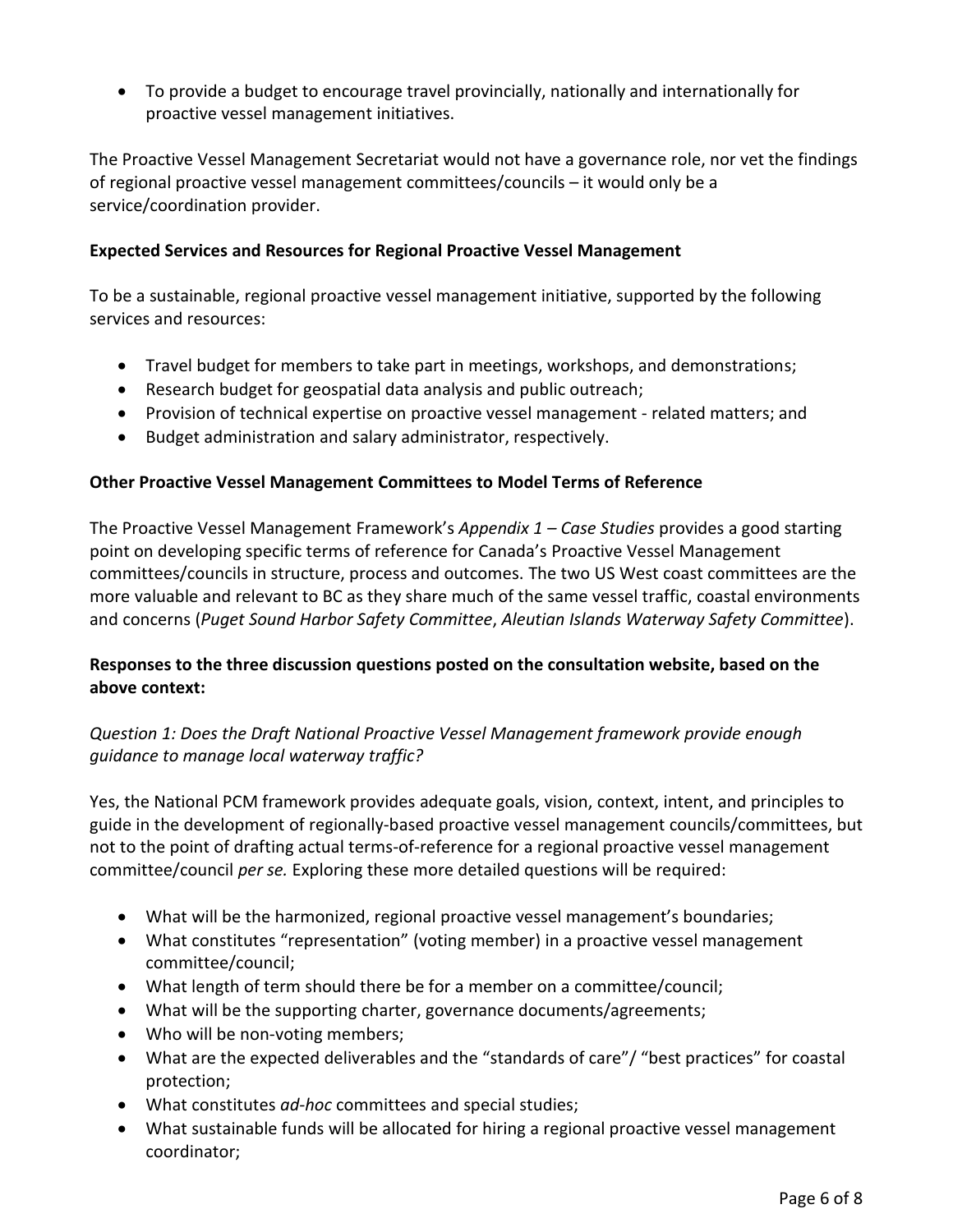- What will be the amount of *per diems* (honorarium) to be provided for proactive vessel management committee members;
- How frequent will meetings be;
- Will there be encouragement for attendance at workshops, meetings and demonstrations outside of proactive vessel management region; and
- What will be the means of undertaking geospatial data analysis on marine vessel traffic and coastal impacts.

The term "governance" has a different meaning to different people. Governance is delivered by representation and participation by a person(s) mandated by the executive of elected councils and/or boards, or mayor/chairs of a local government, and/or First Nation Chief and Council and/or leadership. This person is provided specific decision-making authorities and responsibilities related to proactive vessel management. Governance is not just a "procedural" matter as somewhat depicted in the framework document. The procedural matters are essential to enable the representative to be effective in their mandate defined in a proactive vessel management committee's charter.

## *Question 2: What did you agree with? What didn't you agree with? Is there anything missing?*

We would have liked to have seen more information on how to sustain long-term funding for the proactive vessel management initiative, the anticipated number of vessels in British Columbia, and whether Transport Canada has considered the establishment of a Provincial Proactive Vessel Management Secretariat.

*Question 3: After reading the framework, how do you see Proactive Vessel Management (i.e. managing local waterway traffic collaboratively) working in your region?*

Success will be based on the nature of a regional Proactive Vessel Management Committee/Council terms-of-reference, and leadership by Transport Canada and the shipping industry to make meaningful changes as committed to in the draft proactive vessel management national framework document.

Thank you for the work on this initiative to date and for considering this input.

Yours sincerely,

P. hallen

Peter Luckham Chair, Islands Trust Council [pluckham@islandstrust.bc.ca](mailto:pluckham@islandstrust.bc.ca)